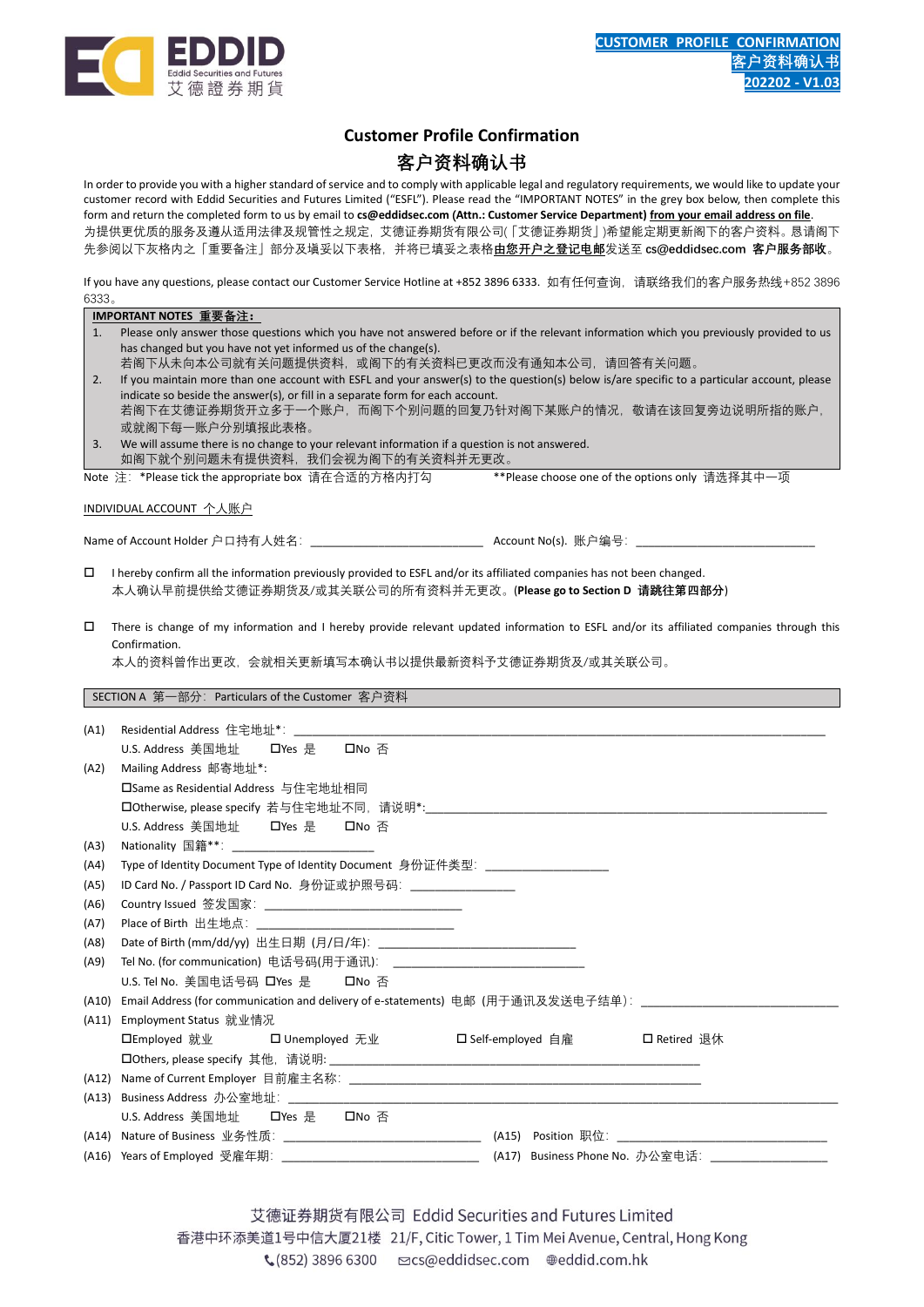

|                                                                                                                                             | (A18) Marital Status 婚姻状况:                                                                                                    |                                  |                                                                                                                                                      |  |  |
|---------------------------------------------------------------------------------------------------------------------------------------------|-------------------------------------------------------------------------------------------------------------------------------|----------------------------------|------------------------------------------------------------------------------------------------------------------------------------------------------|--|--|
|                                                                                                                                             | □Single 未婚 □Married with child(ren) 已婚有子女 □Married without child(ren) 已婚未有子女                                                  |                                  |                                                                                                                                                      |  |  |
|                                                                                                                                             | □ Others 其他(Please specify 请说明: ___________                                                                                   |                                  |                                                                                                                                                      |  |  |
|                                                                                                                                             |                                                                                                                               |                                  |                                                                                                                                                      |  |  |
|                                                                                                                                             | * Please provide proof of your new address (e.g. utility bill or bank statement issued within the last 3 months).             |                                  |                                                                                                                                                      |  |  |
|                                                                                                                                             | 请提供上述已更新的地址之证明(如最近三个月内发出的水/电/煤气费单或银行月结单)。                                                                                     |                                  |                                                                                                                                                      |  |  |
|                                                                                                                                             | ** Please provide a copy of the ID document which shows your new nationality.                                                 |                                  |                                                                                                                                                      |  |  |
|                                                                                                                                             | 请提供上述已更新国籍之身份证文件的副本。                                                                                                          |                                  |                                                                                                                                                      |  |  |
|                                                                                                                                             | SECTION B 第二部分: Financial Information 财务资料                                                                                    |                                  |                                                                                                                                                      |  |  |
|                                                                                                                                             |                                                                                                                               |                                  |                                                                                                                                                      |  |  |
| (B1)                                                                                                                                        |                                                                                                                               |                                  | Have you changed your investment objective, investment experience, investment horizon and/or risk tolerance level?                                   |  |  |
|                                                                                                                                             | 阁下的投资目标、投资经验、投资期及/或可承受风险程度是否有改变?                                                                                              |                                  |                                                                                                                                                      |  |  |
|                                                                                                                                             |                                                                                                                               |                                  | □Yes 是 We will contact you to complete ESFL's Customer Profiling Questionnaire 我们将会联络 阁下完成本公司的客户分析问卷                                                 |  |  |
|                                                                                                                                             | 口 No 否                                                                                                                        |                                  |                                                                                                                                                      |  |  |
| (B2)                                                                                                                                        | Total Annual Income (HKD) 客户全年总收入为(港元):                                                                                       |                                  |                                                                                                                                                      |  |  |
|                                                                                                                                             | $\square \leq 200,000$<br>□> \$1,000,001 (Please specify 请说明:                                                                 | □\$200,001 - \$500,000           | $\square$ \$500,001 - \$1,000,000                                                                                                                    |  |  |
| (B3)                                                                                                                                        | Total Net Worth (HKD) 客户资产净值(港元):                                                                                             |                                  |                                                                                                                                                      |  |  |
|                                                                                                                                             | $\square \leqslant$ \$1,000,000                                                                                               | $\Box$ \$1,000,001 - \$3,000,000 | $\Box$ \$3,000,001 - \$8,000,000                                                                                                                     |  |  |
|                                                                                                                                             | □> \$8,000,001 (Please specify 请说明:                                                                                           |                                  |                                                                                                                                                      |  |  |
| (B4)                                                                                                                                        |                                                                                                                               |                                  | Source(s) of Fund / Wealth for trading (Check all apply) 客户交易的资金 / 财富来源(选择所有适用者):                                                                    |  |  |
|                                                                                                                                             | □Savings 储蓄                                                                                                                   | □Employment 就业薪金                 | □Self-Employment Business 自营业务收入                                                                                                                     |  |  |
|                                                                                                                                             | □Pension 退休金                                                                                                                  | □Investment 投资                   | □ Others 其他 (Please specify 请说明:                                                                                                                     |  |  |
|                                                                                                                                             |                                                                                                                               |                                  |                                                                                                                                                      |  |  |
|                                                                                                                                             | SECTION C 第三部分: General Information 一般资料                                                                                      |                                  |                                                                                                                                                      |  |  |
| (C1)                                                                                                                                        |                                                                                                                               |                                  | Have you ever declared bankrupt or served with a bankruptcy petition? 阁下是否曾经宣告破产或被申请破产?                                                              |  |  |
|                                                                                                                                             | 口 No 否                                                                                                                        |                                  |                                                                                                                                                      |  |  |
|                                                                                                                                             | □ Yes 是, Date of Bankruptcy 破产日期:                                                                                             |                                  |                                                                                                                                                      |  |  |
|                                                                                                                                             | *Please provide the Certificate of Discharge 请提供破产解除证明书                                                                       |                                  |                                                                                                                                                      |  |  |
| (C2)                                                                                                                                        | Are you employed by or related to someone who is employed by ESFL?                                                            |                                  |                                                                                                                                                      |  |  |
|                                                                                                                                             | 阁下是否为艾德证券期货的雇员或任何其雇员的亲属?                                                                                                      |                                  |                                                                                                                                                      |  |  |
|                                                                                                                                             | 口 No 否                                                                                                                        |                                  |                                                                                                                                                      |  |  |
|                                                                                                                                             | □ Yes 是, Name and Relationship of ESFL's employee 艾德证券期货雇员名称及关系:<br>Are you related to any ESFL clients? 阁下是否与任何艾德证券期货的客户有关连? |                                  |                                                                                                                                                      |  |  |
| (C3)                                                                                                                                        | 口 No 否                                                                                                                        |                                  |                                                                                                                                                      |  |  |
|                                                                                                                                             | □ Yes 是, Name of ESFL's client 艾德证券期货客户名称:                                                                                    |                                  |                                                                                                                                                      |  |  |
| (C4)                                                                                                                                        |                                                                                                                               |                                  | Are you a director or an employee of the Securities and Futures Commission ("SFC") licensed entity, or an accredited person of any exchange          |  |  |
|                                                                                                                                             |                                                                                                                               |                                  | participant of the Hong Kong Exchange or any licensed or registered person of SFC? 阁下是否香港交易所之交易所参与者或证监会之持牌                                           |  |  |
|                                                                                                                                             | 人或注册人之董事、雇员或认可人士?                                                                                                             |                                  |                                                                                                                                                      |  |  |
|                                                                                                                                             | 口 No 否                                                                                                                        |                                  |                                                                                                                                                      |  |  |
|                                                                                                                                             |                                                                                                                               |                                  | $\Box$ Yes $\frac{1}{2}$ , I am a director or an employee or an accredited person of the following exchange participant of the Hong Kong Exchange or |  |  |
|                                                                                                                                             |                                                                                                                               |                                  | licensed or registered person of the Securities and Futures Commission: (Please provide details) 本人为以下香港交易所之交易所参与者或                                  |  |  |
|                                                                                                                                             | 证监会之持牌人或注册人之董事、雇员或认可人士: (请详述)                                                                                                 |                                  |                                                                                                                                                      |  |  |
|                                                                                                                                             | *Please provide employer's consent letter 请提供雇主同意书                                                                            |                                  |                                                                                                                                                      |  |  |
| (C5)                                                                                                                                        |                                                                                                                               |                                  | Are you a U.S. citizen or lawful permanent resident status? 阁下是否美国公民或拥有美国合法永久居民身份?                                                                   |  |  |
|                                                                                                                                             | 口 No 否                                                                                                                        |                                  |                                                                                                                                                      |  |  |
|                                                                                                                                             | □ Yes 是, Taxpayer Identification No. (T.I.N) 税务编号: ________                                                                   |                                  |                                                                                                                                                      |  |  |
| (C6)                                                                                                                                        | Are you a US resident for tax purpose? 就税务而言, 阁下是否美国居民?                                                                       |                                  |                                                                                                                                                      |  |  |
|                                                                                                                                             | 口No 否                                                                                                                         |                                  |                                                                                                                                                      |  |  |
|                                                                                                                                             | □ Yes 是, Taxpayer Identification No. (T.I.N)  税务编号: ____________________________                                              |                                  |                                                                                                                                                      |  |  |
| (C7)                                                                                                                                        |                                                                                                                               |                                  | Are you a "Politically Exposed Person (PEP)" or related to PEP as defined by the Hong Kong Law? 阁下是否香港法律定义下的"政治公众人物                                  |  |  |
|                                                                                                                                             | (PEP)"或与政治公众人物有密切联系?                                                                                                          |                                  |                                                                                                                                                      |  |  |
|                                                                                                                                             | 口 No 否                                                                                                                        |                                  |                                                                                                                                                      |  |  |
|                                                                                                                                             | <b>□ Yes</b> 是, Position / Name of PEP 职位 / 政治公众人物名称: ________________________________                                        |                                  |                                                                                                                                                      |  |  |
| (C8)                                                                                                                                        | This question only applies to customer(s) who maintain(s) margin securities trading account(s) with ESFL                      |                                  |                                                                                                                                                      |  |  |
| 此问题只适用于在艾德证券期货持有保证金证券交易账户的客户<br>(i) Is your spouse a margin client of ESFL? (If yes, please provide details.)阁下的配偶是否艾德证券期货之保证金交易账户客户? (如是,请 |                                                                                                                               |                                  |                                                                                                                                                      |  |  |
|                                                                                                                                             | 详细说明。)                                                                                                                        |                                  |                                                                                                                                                      |  |  |
|                                                                                                                                             |                                                                                                                               |                                  | 口 No 否                                                                                                                                               |  |  |
|                                                                                                                                             |                                                                                                                               |                                  |                                                                                                                                                      |  |  |